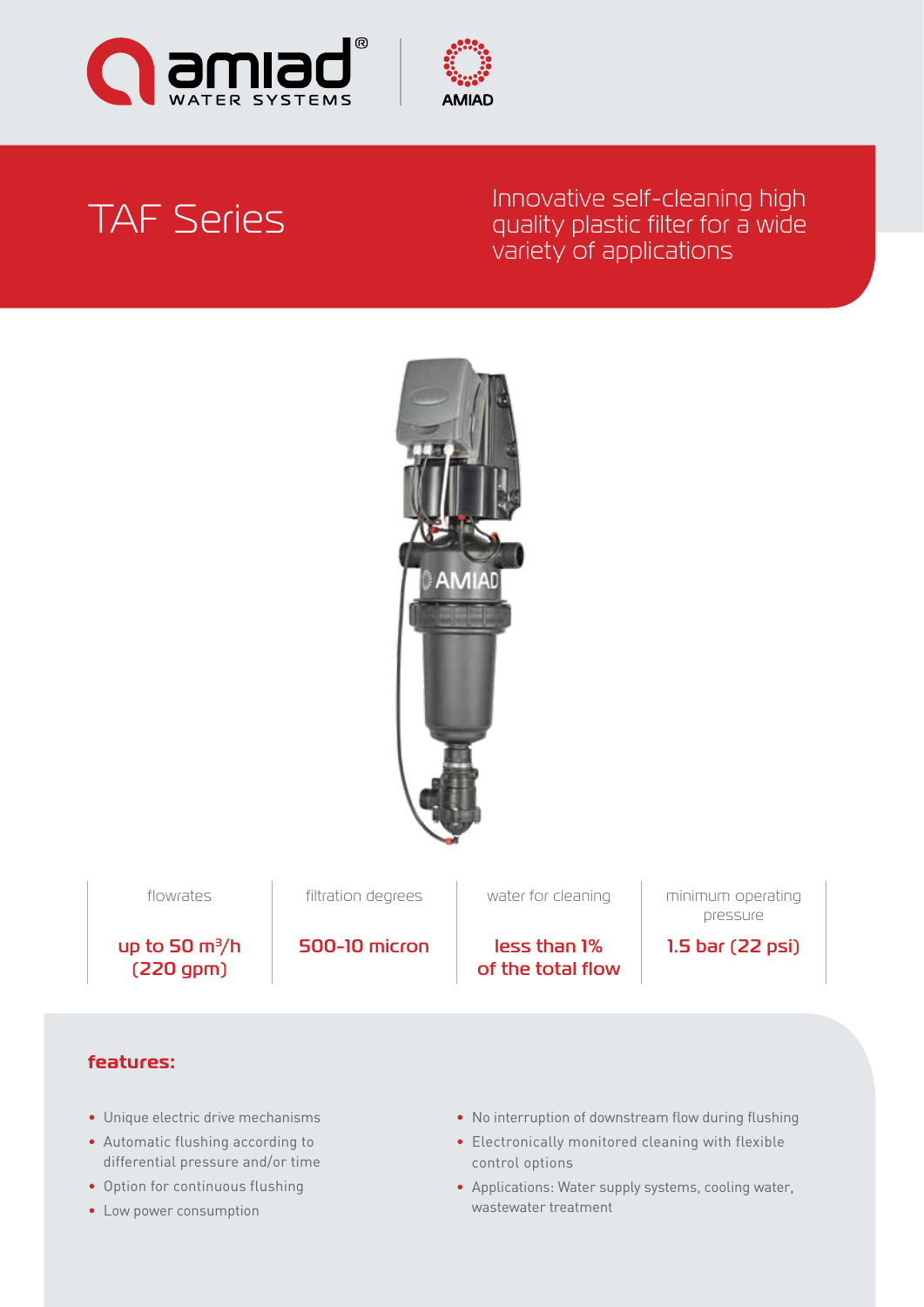# **How the TAF Filters Work**

#### **General**

Amiad's TAF Series consists of easy-to-operate 2" and 3" automatic filters constructed of high quality plastic and driven by either an electrical or electronic self-cleaning mechanism. The various types of TAF screens are designed to cover a filtration degree range of 500-10 micron and flowrates up to 50 m<sup>3</sup>/h (220 gpm).

### **The Filtering Process**

Water enters the inner area of the screen cylinder (1) through the filter inlet (2) and flows through the screen to the filter outlet (3). The dirt particles are trapped on the inner screen surface and form a "filtration cake" that causes a differential pressure across the screen.

### **The Self-Cleaning Process**

During the self-cleaning process, while filtered water continues to flow, the filter's Exhaust Valve (4) is opened and the Drive Unit (5) spirals the Suction Scanner (6) back and forth. The spiral rotation of the suction scanner nozzles across the inner surface of the screen vacuums the filtration cake out the exhaust valve.

#### **The Control System**

The control system consists of an Amiad Electronic Flushing Controller (7), a 3-way Solenoid Valve (8) that controls the filter's exhaust valve and a Pressure Differential Switch (9) that senses the pressure differential across the screen and sends a signal to the controller when it reaches a pre-set value (usually 0.5 bar/7 psi).

The controller begins a self-cleaning cycle under any of the following conditions:

- 1. On receiving a signal from the Pressure Differential Switch
- 2. On reaching a time interval parameter set by the user
- 3. Manual Start function at the controller keyboard

### **Models**

Amiad's TAF product-line consists of electric filters with 220/110 VAC drive unit:

- 2" TAF 500 for flowrates of up to 25 m³/h (110 gpm)
- 2" TAF 750 for flowrates of up to 25 m<sup>3</sup>/h (110 gpm) and higher dirt loads
- 3" TAF 750 for flowrates of up to 50 m³/h (220 gpm)

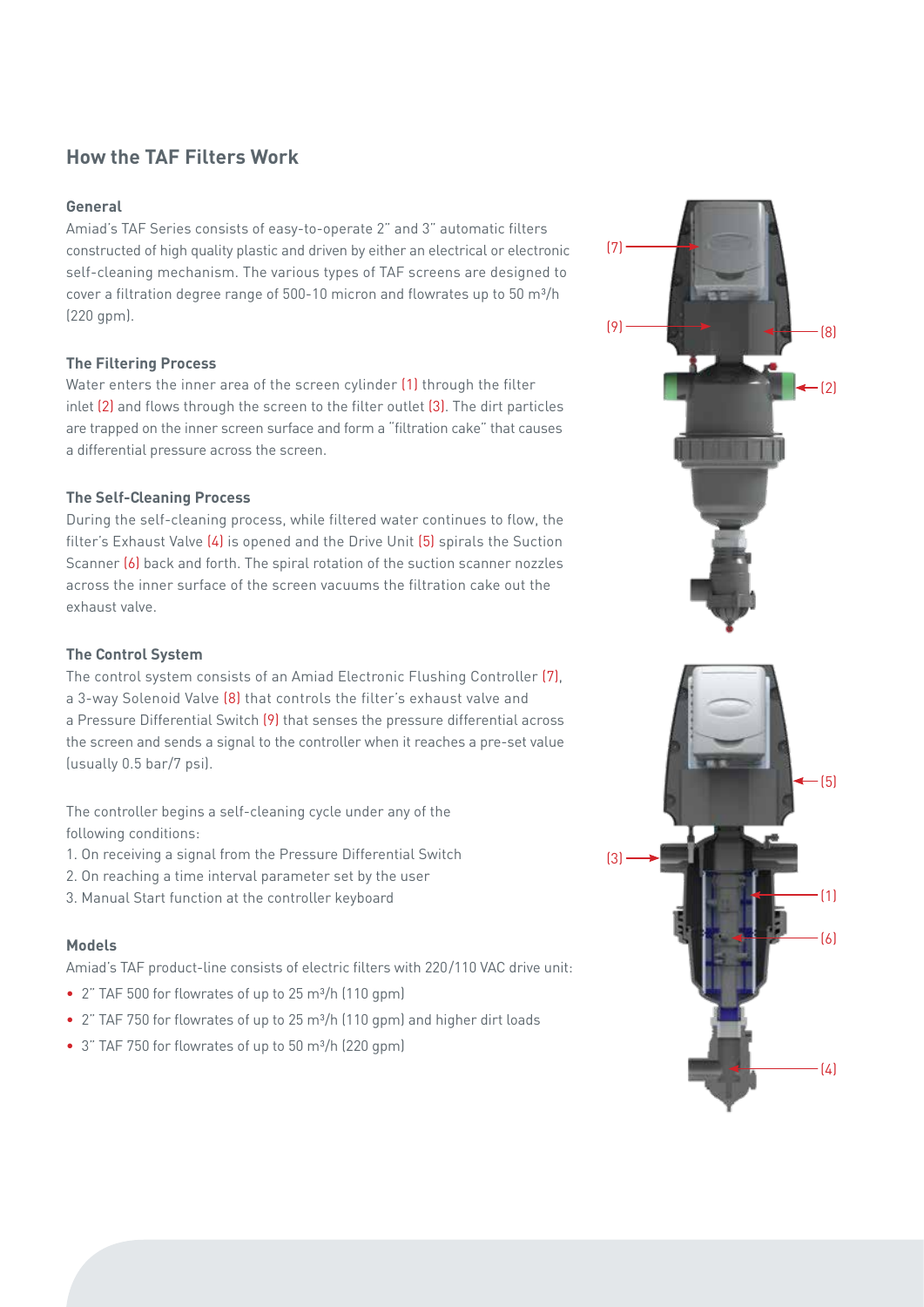#### **Pressure Loss Graph 2" TAF-500 in clean water** 270 (10.6") PSI BAR 14.0 1.0 0.8 0.6 7.0 0.4 5.0 4.0 3.0  $-0.2$ 2.0 1.4 0.1 960 (37.8") 0.08 0.06 **AMIAD** 0.7 0.04 0.5 **ANTIFICIAL PROPERTY** 0.4 520 (20.49") 0.3  $-0.02$ 0.2 M3/H  $\begin{array}{c|c}\n2.0 & 4.0 \\
\hline\n1 & 20\n\end{array}$ 20 6.0 10 50 100  $\frac{1}{100}$  $\overline{6}$  10 GPM 20 40 60 200 400 90 (3.55")

**2" TAF-750**







\*Approx. length required for maintenance **Dim: mm (inch)**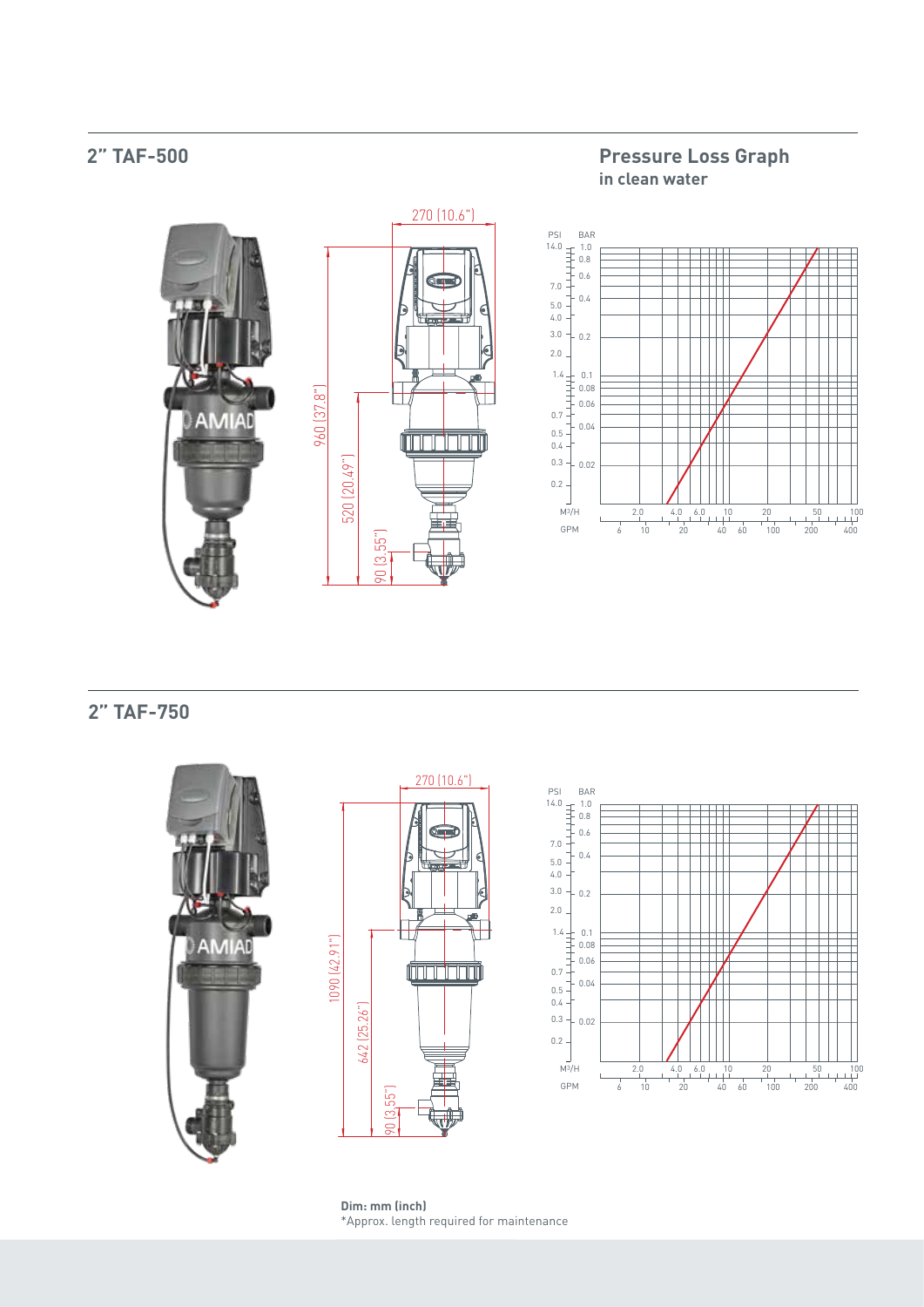# **3" TAF-750**

### **Pressure Loss Graph in clean water**





# **3" TAF-750, Flanges**



\*Approx. length required for maintenance **Dim: mm (inch)**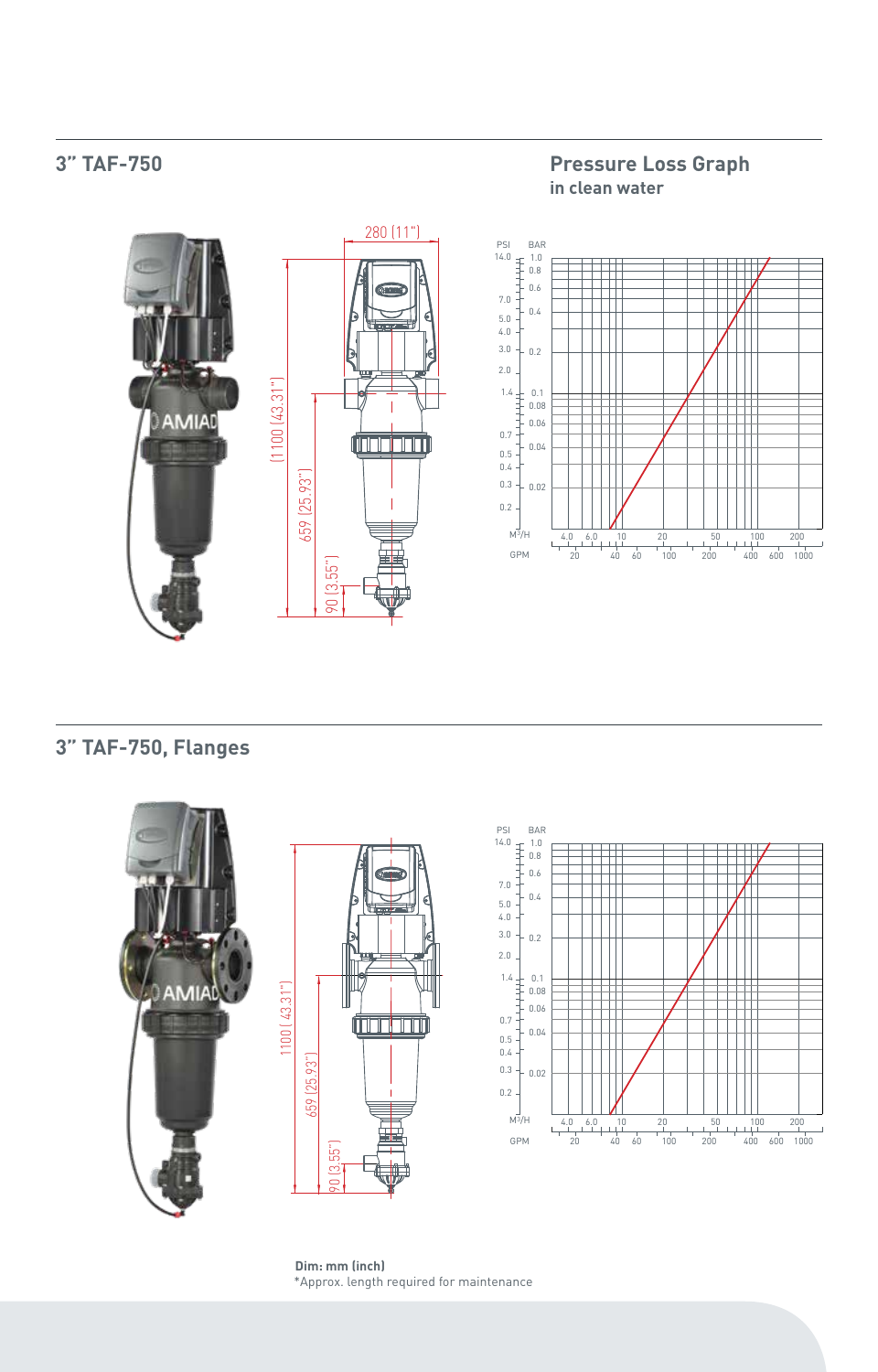# **Technical Specifications**

| <b>Filter Type</b>                                                               | <b>2" TAF 500</b>                                                           | <b>2" TAF 750</b>                              | <b>3" TAF 750</b>                    |
|----------------------------------------------------------------------------------|-----------------------------------------------------------------------------|------------------------------------------------|--------------------------------------|
| <b>General Data</b>                                                              |                                                                             |                                                |                                      |
| Maximum flowrate*                                                                | $25 \text{ m}^3/h$<br>(110 gpm)                                             |                                                | $50 \text{ m}^3/h$<br>$(220$ gpm $)$ |
| Inlet/Outlet diameter                                                            | $2''/50$ mm                                                                 |                                                | 3"/80 mm or 3" Flanged               |
| <b>Standard filtration degrees</b>                                               | 500, 300, 200, 130, 100, 80, 50, 25, 10 micron                              |                                                |                                      |
| Min. working pressure                                                            | 1.5 bar (22 psi)<br>Can be lower if pressure is increased for flushing      |                                                |                                      |
| Max. working pressure                                                            | 8 bar (116 psi)                                                             |                                                |                                      |
| Max. working temperature                                                         | 60°C (140°F)                                                                |                                                |                                      |
| <b>Electrical Supply</b>                                                         | 110/220 VAC                                                                 |                                                |                                      |
| Weight [empty]                                                                   | 11.6 kg<br>[25.6 lb]                                                        | 12.4 kg<br>(27.3 lb)                           | 13.0 kg<br>(28.7lb)                  |
| * Consult Amiad for optimum flow depending on filtration degree & water quality. |                                                                             |                                                |                                      |
| <b>Flushing Data</b>                                                             |                                                                             |                                                |                                      |
| Minimum flow for flushing<br>(at 1.5 bar - 22 psi)                               | 4 m <sup>3</sup> /h<br>(18 gpm)                                             | 5.7 m <sup>3</sup> /h<br>$(25$ gpm $)$         |                                      |
| Reject water volume<br>per flush cycle                                           | 18 liters<br>(4.7 gallons)                                                  | 25 liters<br>(6.6 gallons)                     |                                      |
| Flushing cycle time                                                              | 16 seconds                                                                  |                                                |                                      |
| Exhaust valve                                                                    | 40 mm (11/2")                                                               |                                                |                                      |
| Flushing criteria                                                                | Differential pressure of 0.5 bar (7psi), time intervals or manual operation |                                                |                                      |
| <b>Screen Data</b>                                                               |                                                                             |                                                |                                      |
| Filtration area                                                                  | 800 cm <sup>2</sup><br>(124 in <sup>2</sup> )                               | 1200 cm <sup>2</sup><br>(186 in <sup>2</sup> ) |                                      |
| Screen types                                                                     | St. St. 316 weave wire screen with Polycarbonate construction, SMO-254      |                                                |                                      |
| <b>Control and Electricity</b>                                                   |                                                                             |                                                |                                      |
| Rated operation voltage                                                          | 220 V, 110 V upon request                                                   |                                                |                                      |
|                                                                                  | 15 Watt                                                                     |                                                |                                      |
| Electric motor                                                                   | 50/60 Hz, Gear output 48/58 R.P.M.                                          |                                                |                                      |
| Current consumption                                                              | 0.18A                                                                       |                                                |                                      |
| Control voltage                                                                  | Electric TAF - 24 VAC                                                       |                                                |                                      |
| <b>Construction Materials</b>                                                    |                                                                             |                                                |                                      |
| Filter housing and lid                                                           | $PA + GF$                                                                   |                                                |                                      |
| Cleaning mechanism                                                               | PVC, Delarin®                                                               |                                                |                                      |
| Exhaust valve                                                                    | Plastic, Natural rubber                                                     |                                                |                                      |
| Seals                                                                            | <b>NBR</b>                                                                  |                                                |                                      |
| Control                                                                          | Brass, Stainless steel, PE, PP                                              |                                                |                                      |